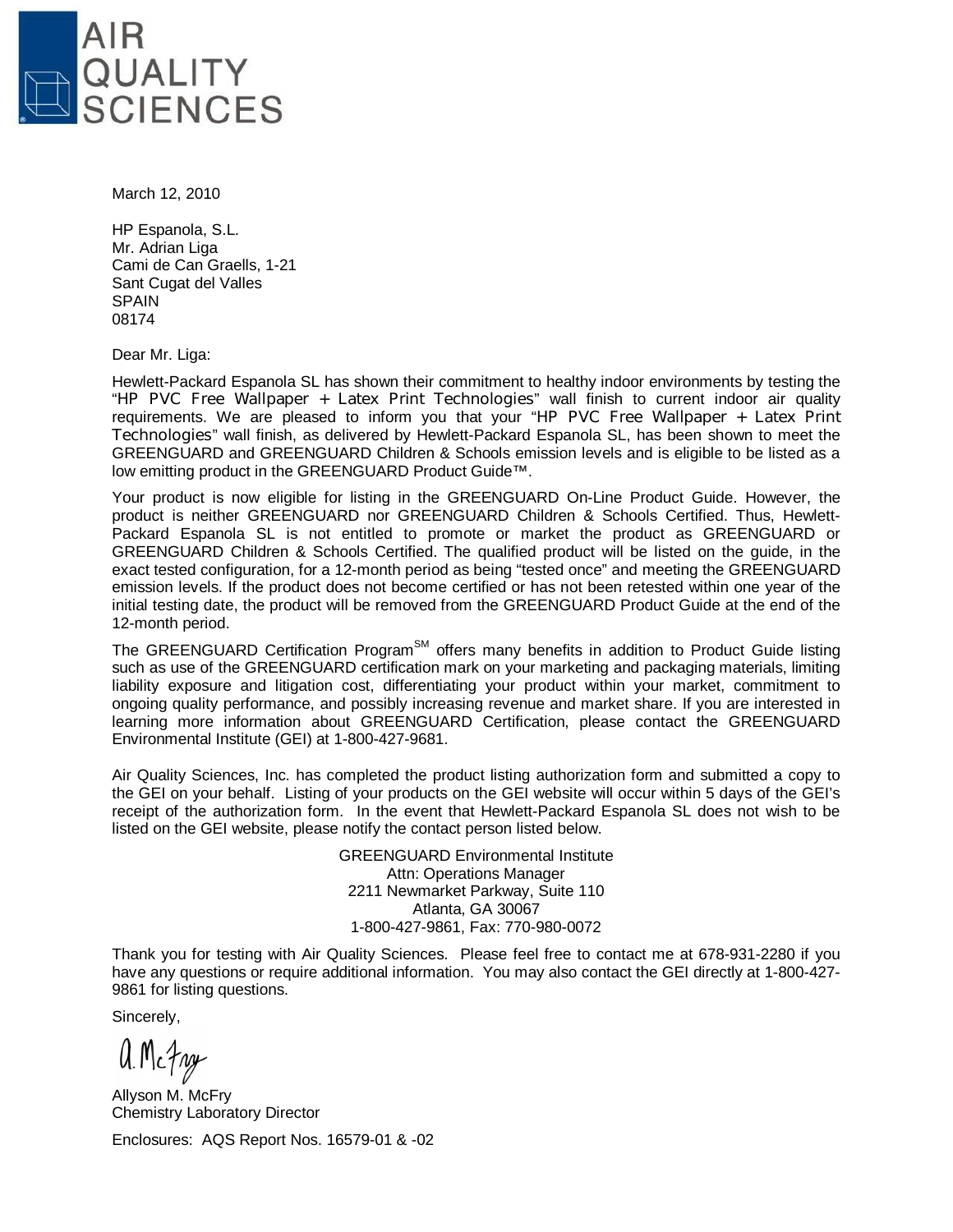

#### **AUTHORIZATION FORM FOR LISTING OF TESTED, NON-CERTIFIED PRODUCTS PRODUCT EMISSIONS CRITERIA FOR ACCEPTABLE INDOOR AIR QUALITY WALL FINISH**

Air Quality Sciences, Inc (AQS) has tested the product(s) below according to GREENGUARD's Test Method P066, "Measuring Chemical Emissions from Various Sources Using Dynamic Environmental Chambers." This method meets the requirements of ASTM D 5116, ASTM D 6670, and the U.S. Environmental Protection Agency's (USEPA) Environmental Technology Verification (ETV) protocol. Test results indicate how emissions from the product compare with currently acceptable GREENGUARD Emissions criteria and those of other programs recognizing these criteria. The product is not certified by the GREENGUARD Environmental Institute, but favorable results indicate that it is low emitting and should be considered for certification. The product has been tested once on the date indicated.

| <b>MANUFACTURER INFORMATION</b>                    | Contact:<br><b>Phone:</b>                        | HP Espanola, S.L.<br>Attn: Adrian Liga<br>Cami de Can Graells, 1-21<br>Sant Cugat del Valles<br>Spain<br>08174<br>+34 9358 25725 |
|----------------------------------------------------|--------------------------------------------------|----------------------------------------------------------------------------------------------------------------------------------|
| <b>GREENGUARD Code</b><br><b>Product Test Date</b> | WC179-01<br>03/12/2010                           |                                                                                                                                  |
| <b>PRODUCT DESCRIPTION</b>                         | HP PVC Free Wallpaper + Latex Print Technologies |                                                                                                                                  |

Below you will see an organization and the specified compliance requirements for each of the qualifying protocols for that organization. A **"Yes"** indicates the product(s) have been found to meet the low-emission requirements, and a **"No"** indicates the product(s) have failed to comply with the low-emission requirements.

| Acceptable GREENGUARD Indoor Air Quality Criteria | <b>Meets Criteria</b><br>(Y/N) |                                            |            |
|---------------------------------------------------|--------------------------------|--------------------------------------------|------------|
| <b>GREENGUARD Certification</b>                   | <b>TVOC</b>                    | $0.5$ mg/m <sup>3</sup>                    | Yes        |
| Program <sup>sM</sup>                             | Formaldehyde                   | $0.05$ ppm                                 | Yes        |
|                                                   | <b>Total Aldehydes</b>         | $0.1$ ppm                                  | <b>Yes</b> |
|                                                   | 4-Phenylcyclohexene            | $0.0065$ mg/m <sup>3</sup>                 | Yes        |
|                                                   | Individual VOC's               | 1/10 TLV<br>all                            | Yes        |
| <b>GREENGUARD Children &amp;</b>                  | <b>TVOC</b>                    | $0.22 \,\mathrm{mg/m^3}$                   | <b>Yes</b> |
| Schools Certification Program <sup>SM</sup>       | Formaldehyde                   | 0.0135 ppm                                 | Yes        |
|                                                   | <b>Total Aldehydes</b>         | 0.043 ppm                                  | <b>Yes</b> |
|                                                   | <b>Total Phthalates</b>        | $0.01$ mg/m <sup>3</sup>                   | Yes        |
|                                                   | <b>IVOCs</b>                   | 1/100 TLV and<br>$\frac{1}{2}$ chronic REL | Yes        |

Emissions data were obtained on the product as selected and delivered to AQS by the manufacturer. AQS did not oversee sample collection and packaging of product. AQS expressly disclaims any warranty or representation that the emissions criteria, met by the tested product, have been or will be approved, sanctioned, or authorized by any government agency, or<br>that those emission criteria are suffic

| For AQS Use Only:                                                            | For                                              |                                    |
|------------------------------------------------------------------------------|--------------------------------------------------|------------------------------------|
| Emissions approved:<br>AQS Code:<br>AQS Report #:<br><b>AQS Report Date:</b> | 03/12/2010<br>WC179-01<br>16579-01<br>03/12/2010 | Date Rece<br>Payment:<br>Website L |

#### *For GEI Use Only:*

eived: Ipdated:

©2009 Air Quality Sciences, Inc.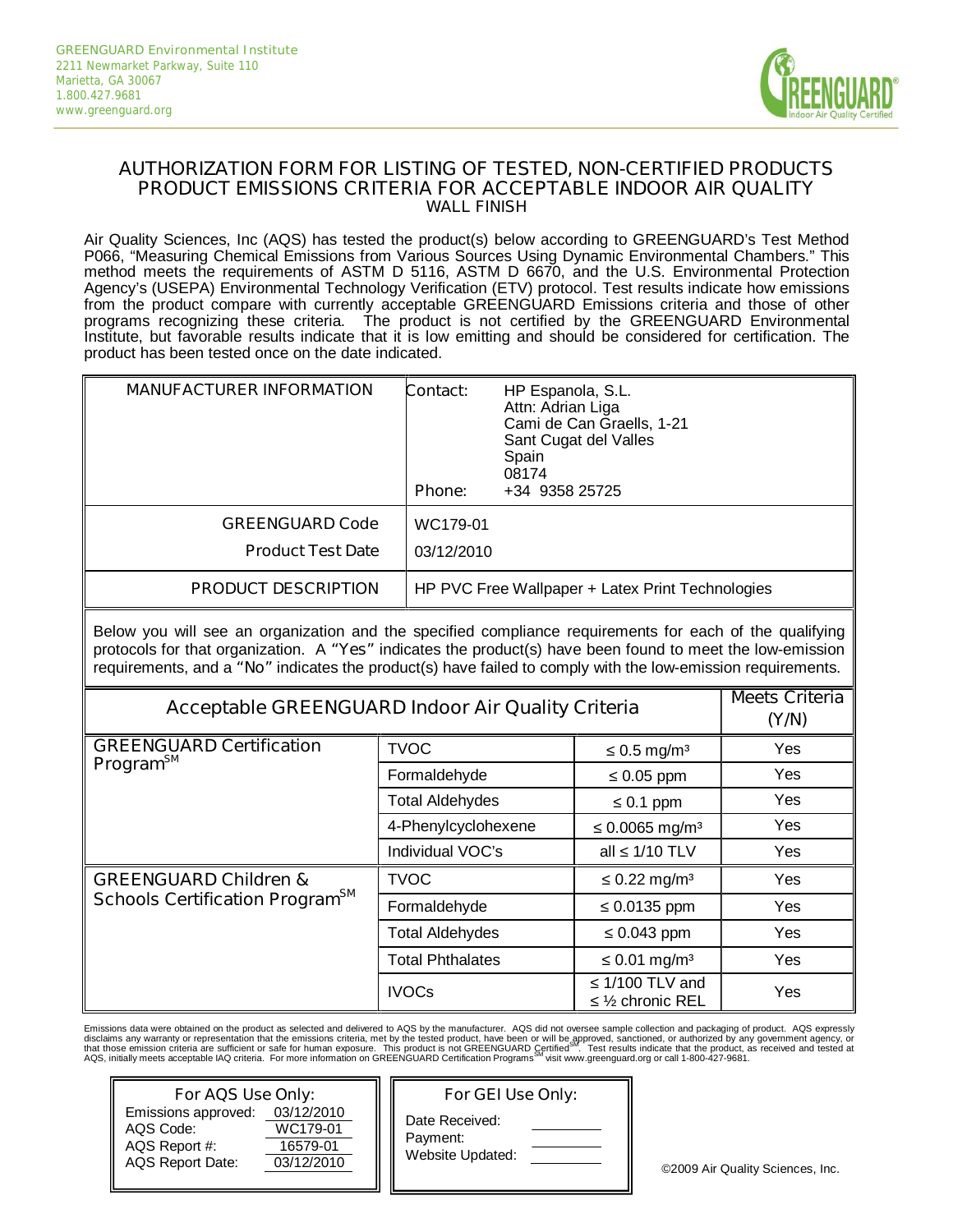

# **GREENGUARD EMISSIONS TEST FOR WALL FINISH**

**Prepared for**

# **HEWLETT-PACKARD ESPANOLA SL**

**Test Product Description: HP PVC Free Wallpaper + Latex Print Technologies**



**AQS Report No. 16579-01**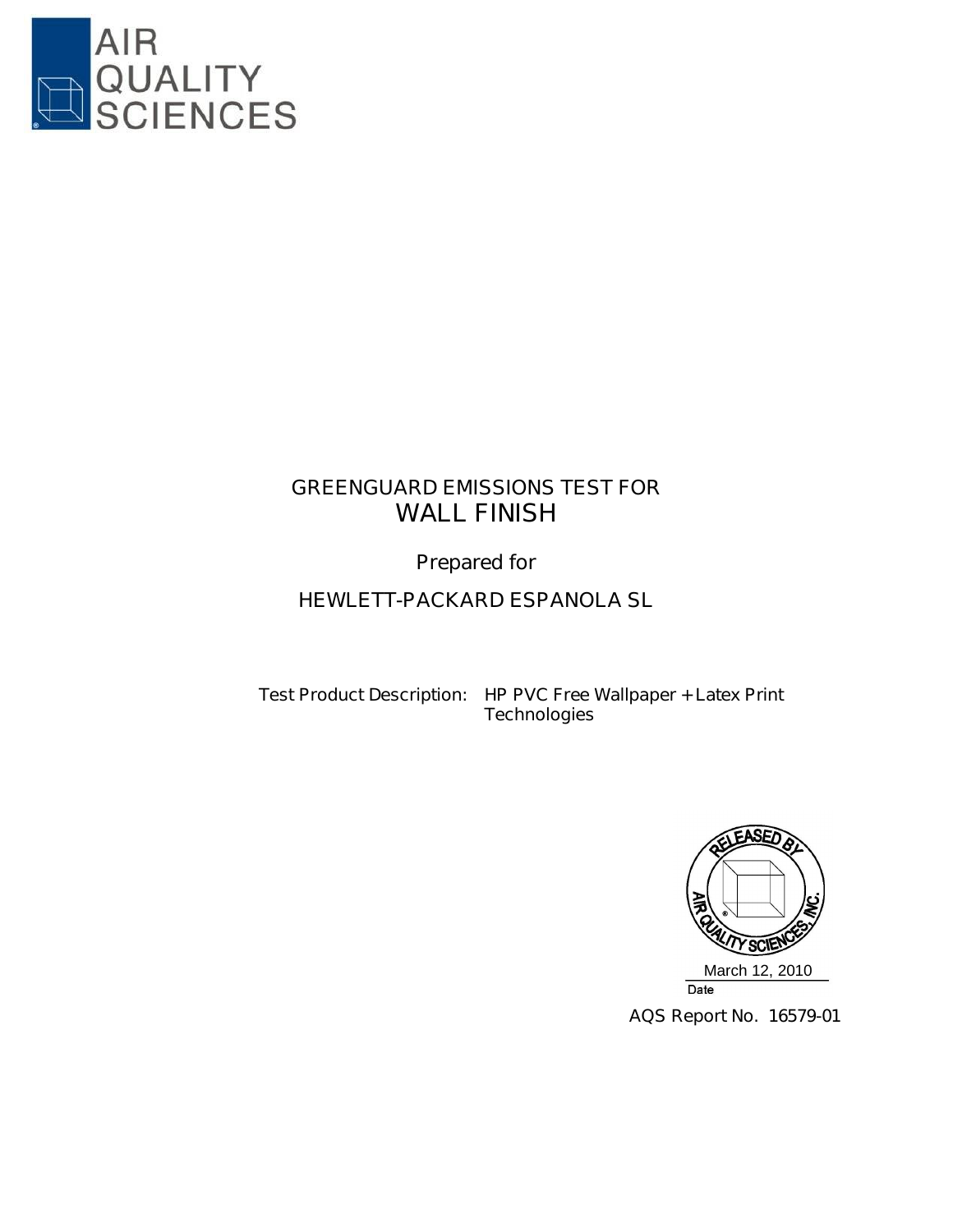#### **TABLE OF CONTENTS**

| <b>Executive Summary</b>                                         | naye nun       |
|------------------------------------------------------------------|----------------|
|                                                                  | 1              |
|                                                                  | 1              |
| <b>Product Evaluation Methodologies</b>                          |                |
|                                                                  | $\overline{2}$ |
|                                                                  | $\overline{2}$ |
|                                                                  | 3              |
| Quality Control Procedures for Environmental Chamber Evaluations | 4              |
| Table 1                                                          |                |
| <b>Environmental Chamber Study Parameters</b>                    |                |
|                                                                  | 6              |
| Table 2                                                          |                |
| Summary of TVOC Emission Factors and Predicted                   |                |
|                                                                  | 7              |
| Table 3                                                          |                |
| Summary of Formaldehyde Emission Factors and Predicted           |                |
|                                                                  | 8              |
| Table 4                                                          |                |
| Summary of Total Aldehyde Emission Factors Predicted             |                |
|                                                                  | 9              |
| Table 5                                                          |                |
| Emission Factors of Identified Individual Volatile Organic       |                |
|                                                                  | 10             |
| Table 6                                                          |                |
|                                                                  | 11             |
| References …………………………………………………………………………………………                    | 12             |
| <b>APPENDIX 1</b>                                                |                |
| <b>APPENDIX 2</b>                                                |                |

**Page Number**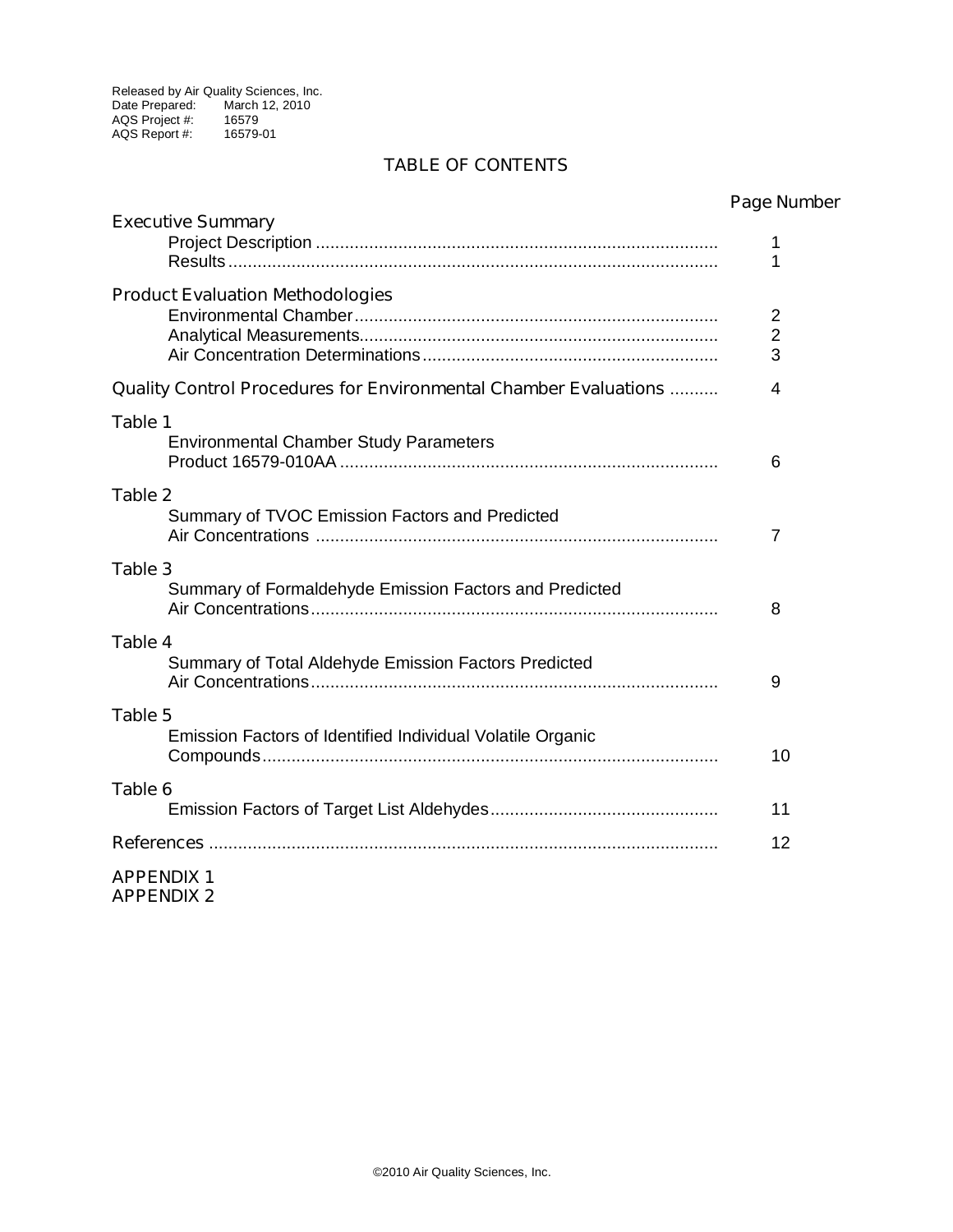Released by Air Quality Sciences, Inc. Date Prepared: March 12, 2010 AQS Project #: 16579<br>AQS Report #: 16579-01 AQS Report #:

#### **EXECUTIVE SUMMARY**

#### **PROJECT DESCRIPTION**

Air Quality Sciences, Inc. (AQS) is pleased to present the results of its indoor air quality (IAQ) evaluation of a **Wall Finish** product identified as "HP PVC Free Wallpaper + Latex Print Technologies" wall covering as submitted by Hewlett-Packard Espanola SL. AQS conducted this study using a GREENGUARD product evaluation test protocol (1) following the requirements of The GREENGUARD Environmental Institute's (GEI) Product Certification Program, ASTM Standard D 5116, and the United States Environmental Protection Agency (USEPA) (2-4). Testing of the product was conducted using standard environmental chamber operating conditions as presented in Table 1. The wall covering was delivered to AQS by the manufacturer as presented in the Chain of Custody description in Appendix 1.

Products meeting all the emissions requirements of the GREENGUARD Environmental Institute are eligible for listing in the GREENGUARD Product Guide™ for a one year period from the date of notification to the manufacturer. The listed product is exactly as described in Appendix 1. The product is eligible to remain listed for one year as certification program processes are initiated. Listing in the GREENGUARD Product Guide does not qualify the product for certification, nor does it entitle Hewlett-Packard Espanola SL to market or promote the product as GREENGUARD Certified or use the registered certification mark.

The wall covering was monitored for emissions of total volatile organic compounds (TVOCs), formaldehyde, total aldehydes, and other individual volatile organic compounds (IVOCs) over a 168 hour exposure period. These emissions were measured and the resultant air concentrations were determined for each of the potential pollutants. Air concentration predictions were computer modeled based on the GEI Requirements, which include a standard room loading and ASHRAE Standard 62.1-2007 ventilation conditions (5). Product loading is based on standard wall usage  $(28.1 \text{ m}^2)$  in a 32 m<sup>3</sup> room. Results were compared to current emission levels as required by the GREENGUARD standard.

#### **RESULTS**

The wall covering identified as "HP PVC Free Wallpaper + Latex Print Technologies" and matching the product description in Appendix 1, qualifies as low-emitting; it meets all of the emission level requirements of the GREENGUARD Product Guide Listing as indicated below.

| <b>GREENGUARD</b><br><b>Acceptable IAQ Criteria</b> | <b>Product</b><br><b>Measurement</b> | <b>Product</b><br><b>Compliance</b><br>for IAQ |     |
|-----------------------------------------------------|--------------------------------------|------------------------------------------------|-----|
| <b>TVOC</b>                                         | $0.5$ mg/m <sup>3</sup>              | $0.24$ mg/m <sup>3</sup>                       | Yes |
| Formaldehyde                                        | $0.05$ ppm                           | $0.006$ ppm                                    | Yes |
| <b>Total Aldehydes</b>                              | $0.1$ ppm                            | $0.006$ ppm                                    | Yes |
| 4-Phenylcyclohexene                                 | $0.0065$ mg/m <sup>3</sup>           | $< 0.003$ mg/m <sup>3</sup>                    | Yes |
| Individual VOC's                                    | 1/10 TLV*<br>all                     |                                                | Yes |

\* All individual VOCs detected met the criteria of less than 1/10 the ACGIH established threshold limit values (TLVs) (ref. 14).

Emissions data and expected air concentrations are given in Tables 2-4, detected individual volatile organic compounds are listed in Table 5, and individual aldehydes are listed in Table 6. Appendix 2 presents supplemental emissions information on individual VOCs, which may be requested by certain purchasing programs.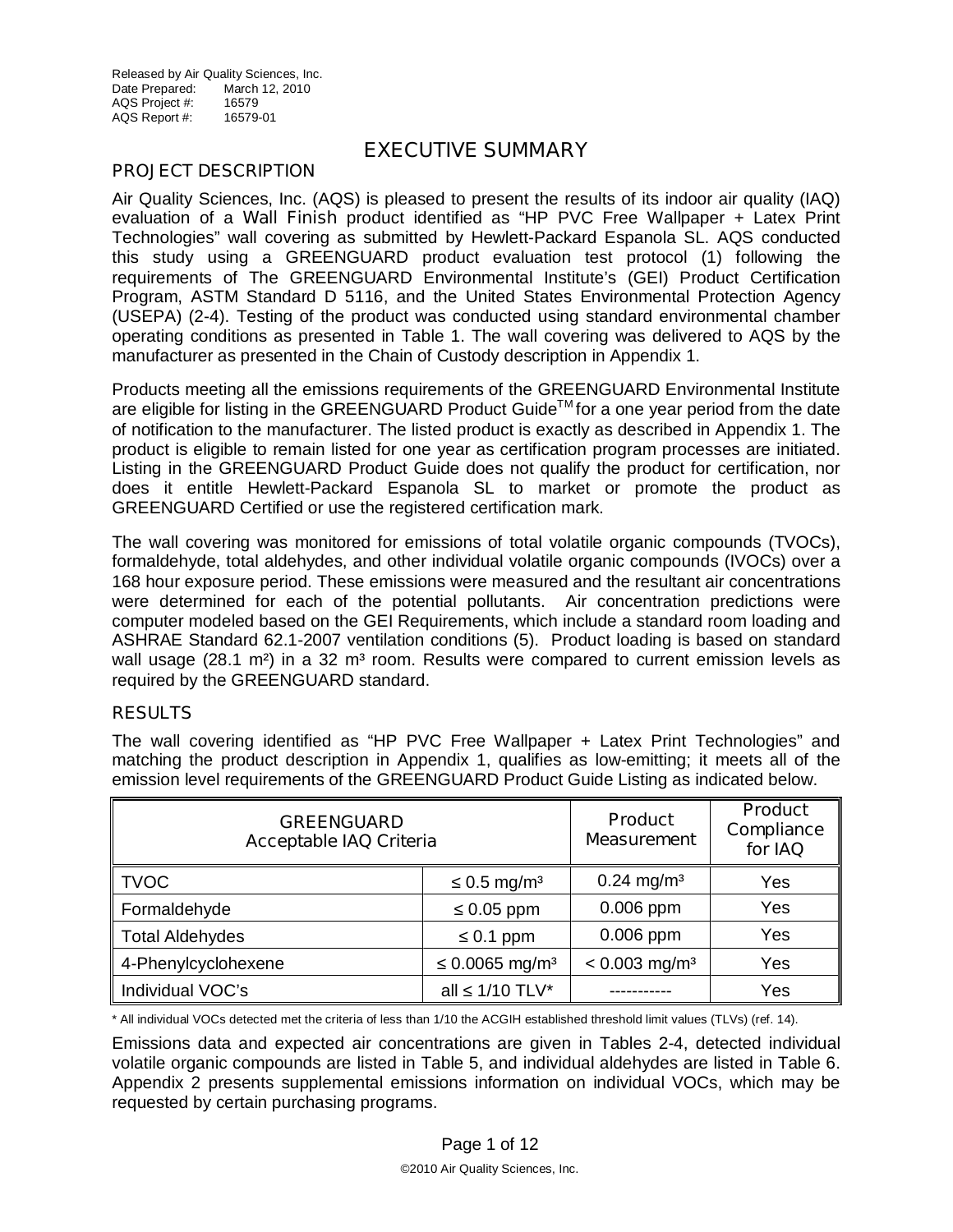## **PRODUCT EVALUATION METHODOLOGIES**

#### **ENVIRONMENTAL CHAMBER**

The wall covering was tested in a small sized environmental chamber  $0.0874$  m<sup>3</sup> in volume, and chemical emissions were analytically measured. Environmental chamber operation and control measures used in this study complied with GREENGUARD Method and Laboratory Quality Requirements and ASTM Standard D 5116. The chamber used is manufactured from stainless steel, and its interior is polished to a mirror-like finish to minimize contaminant adsorption. Air flow through the chamber enters and exits through an aerodynamically designed air distribution manifold also manufactured of stainless steel. Supply air to the chamber is stripped of formaldehyde, VOCs, and other contaminants, so that any contaminant backgrounds present in the empty chamber fall below strict levels  $\ll 10 \mu q/m^3$  TVOC,  $\lt 10 \mu q/m^3$  total particles,  $\langle 2 \mu q/m^3$  formaldehyde,  $\langle 2 \mu q/m^3$  for any individual VOC). AQS chambers are process controlled and are equipped with a continuous data acquisition system for verification of the operating conditions of air flow, temperature, and humidity.

Air supply to the chamber was maintained at a temperature of  $23^{\circ}C \pm 2^{\circ}C$  and relative humidity at 50%  $\pm$  5%. The air exchange rate was 1.00  $\pm$  0.05 air change/hour (ACH). Environmental chamber study parameters are presented in Table 1.

#### **ANALYTICAL MEASUREMENTS**

#### Selected Aldehydes

Emissions of selected aldehydes including formaldehyde were measured following ASTM D 5197 and USEPA IP-6A, measurement by HPLC, or high performance liquid chromatography (1, 6, 7). Solid sorbent cartridges with 2,4-dinitrophenylhydrazine (DNPH) were used to collect formaldehyde and other low-molecular weight carbonyl compounds in chamber air. The DNPH reagent in the cartridge reacted with collected carbonyl compounds to form the stable hydrazone derivatives retained by the cartridge.

The hydrazone derivatives were eluted from a cartridge with HPLC-grade acetonitrile. An aliquot of the sample was analyzed for low-molecular weight aldehyde hydrazone derivatives using reverse-phase high-performance liquid chromatography (HPLC) with UV detection. The absorbances of the derivatives were measured at 360 nm. The mass responses of the resulting peaks were determined using multi-point calibration curves prepared from standard solutions of the hydrazone derivatives.Measurements are reported to a quantifiable level of 0.1 µg based on a standard air volume collection of 45 L.

#### Volatile Organic Compounds

VOC measurements were made using gas chromatography with mass spectrometric detection (GC/MS). Chamber air was collected onto a solid sorbent which was then thermally desorbed into the GC/MS. Instrumentation included a sample concentrator (Perkin Elmer Model ATD 400, Model TurboMatrix ATD or TurboMatrix 650), a Hewlett-Packard/Agilent 5890 Series II, 6890 or 7890 Series Gas Chromatograph and a Hewlett-Packard/Agilent 5971, 5973 or 5975 Mass Selective Detector (GC/MS). The sorbent collection technique, separation, and detection analysis methodology has been adapted from techniques presented by the USEPA and other researchers. The technique follows USEPA Method IP-1B and ASTM D 6196 and is generally applicable to

Page 2 of 12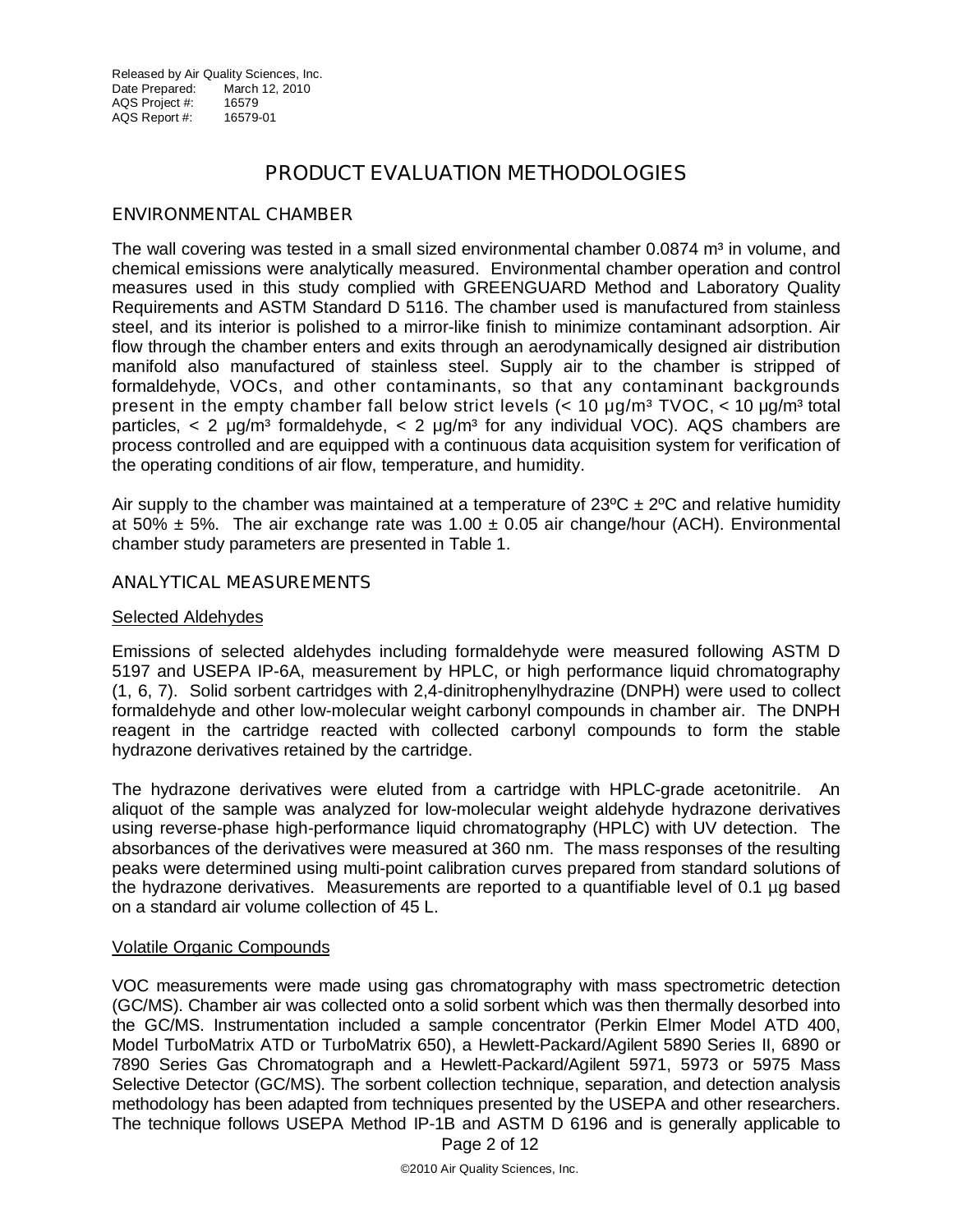Released by Air Quality Sciences, Inc. Date Prepared: March 12, 2010 AQS Project #: 16579<br>AQS Report #: 16579-01 AQS Report #:

 $C_6$ -  $C_{16}$  organic chemicals with boiling points ranging from 35 °C to 250 °C (1, 7-11). Measurements are reported to a quantifiable level of 0.04 µg based on a standard air volume collection of 18 L.

Individual VOCs were separated and detected by GC/MS. The TVOC measurements were made by adding all individual VOC responses obtained by the mass spectrometer and calibrating the total mass relative to toluene. Individual VOCs, if analyzed, were quantified (relative to toluene as a standard) and identified using AQS' specialized indoor air mass spectral database. Other compounds were identified with less certainty using a general mass spectral library available from the National Institute of Standards and Technology (NIST). This library contains mass spectral characteristics of more than 75,000 compounds as made available from NIST, the USEPA and the National Institutes of Health (NIH). A match is first sought in the AQS database, which includes data for the gas chromatographic retention time of the compound in addition to the mass spectrum. This additional information, along with the use of spectra generated on AQS equipment, makes confidence in identifications made from the AQS database higher than in identifications made using only the NIST/USEPA/NIH mass spectral library.

#### **AIR CONCENTRATION DETERMINATIONS**

Emission rates of formaldehyde, total aldehydes, and TVOC were used in a computer model to determine potential air concentrations of the pollutants. The computer model used the measured emission rate changes over the one-week time period to determine the change in air concentrations that would accordingly occur.

The model measurements were made with the following assumptions: air within open office areas of the building is well-mixed at the breathing level zone of the occupied space; environmental conditions are maintained at 50% relative humidity and 23ºC (73ºF); there are no additional sources of these pollutants; and there are no sinks or potential re-emitting sources within the space for these pollutants. Ventilation and occupancy parameters were those provided in ASHRAE Standard 62.1-2007.

The constant emission factor (as determined at 168 hour) is used to determine compliance with the GREENGUARD Criteria by calculating an exposure concentration. The predicted exposure concentrations ( $C_{P,t}$ ) (μg/m<sup>3</sup>) are calculated from the modeled emission factors as:

$$
C_{P,t} \ \tilde{a} \ EF_{m,t} \frac{\partial A^*}{\partial V} \frac{1}{\partial N} \Big\}^*
$$

where,

 $C_{P<sub>t</sub>}$  = predicted exposure concentration at time t ( $\mu$ g/m<sup>3</sup>)

 $EF_{m,t}$  = modeled emission factor at time t ( $\mu g/m^2$ -hr) or ( $\mu g/unit$ -hr)

A  $=$  product area exposed in room ( $m<sup>2</sup>$  or unit) = 28.1  $m<sup>2</sup>$ 

$$
V = \qquad \qquad \text{room volume (m3)} = 32 \, \text{m}^3
$$

N  $=$  room air change per hour (hr<sup>-1</sup>) = 0.72 hr<sup>-1</sup>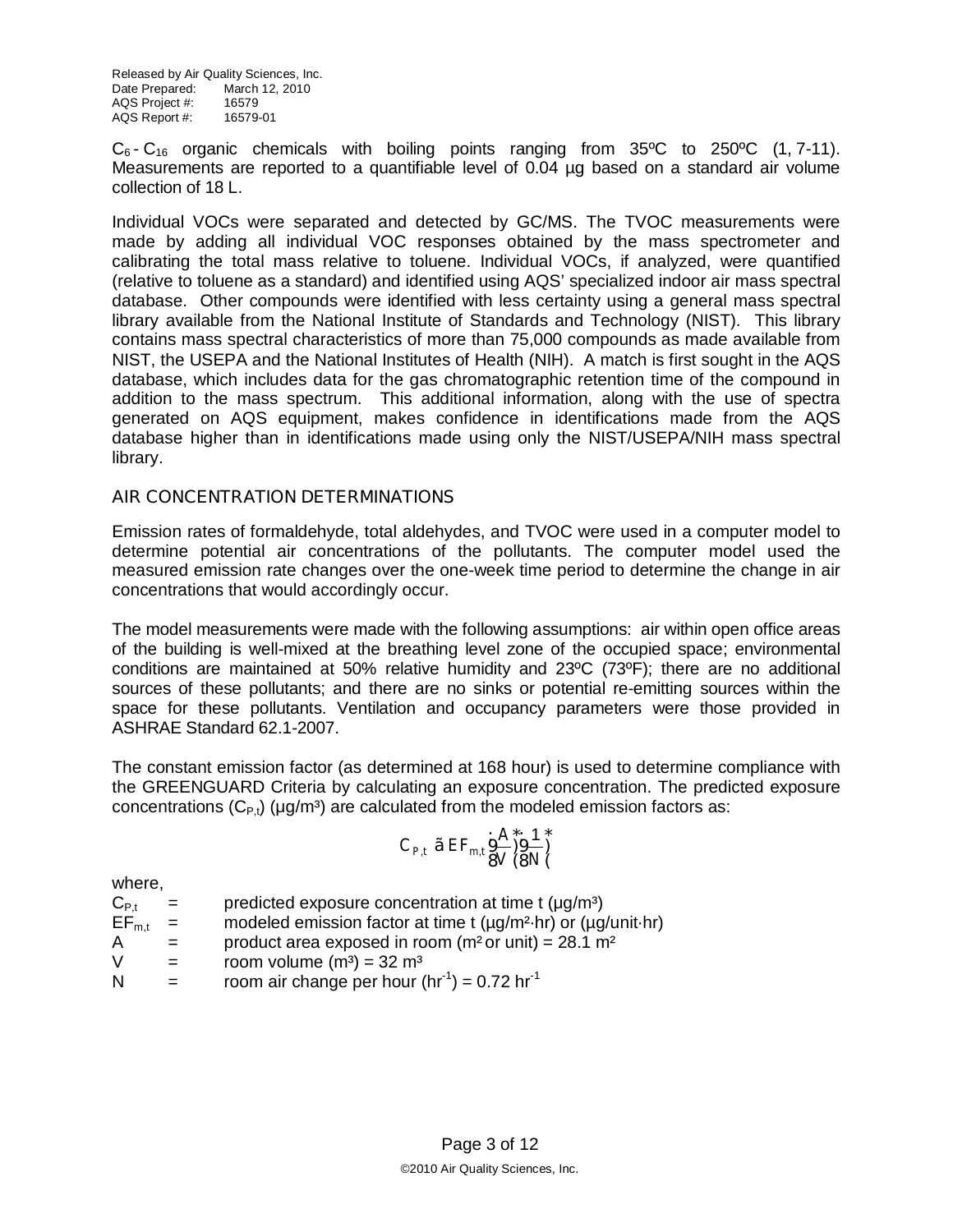## **QUALITY CONTROL PROCEDURES FOR ENVIRONMENTAL CHAMBER EVALUATIONS**

Air Quality Sciences, Inc. is an ISO 9001 registered and ISO 17025 accredited testing firm with defined and executed internal and third party verification programs encompassing emission test methods and low level pollutant measurements. AQS' quality control/assurance plan is designed to ensure the integrity of the measured and reported data obtained during its product evaluation studies. This QC program encompasses all facets of the measurement program from sample receipt to final review and issuance of reports. As an ISO 9001 registered and ISO 17025 accredited firm, AQS' product control, testing, data handling, and reporting protocols and procedures are standardized and controlled. AQS participates in proficiency and accreditation measurements programs for VOC and emission testing as required by the State of California, Germany Ministry of Health's Blue Angel Program, and GREENGUARD Certification Programs. Quality assurance is maintained through AQS' computerized data management system (ADM). An electronic "paper trail" for each analysis is also maintained and utilized to track the status of each sample, and to store the results. A complete quality report can be provided upon request and all test data and analysis procedures are available on site for customer review.

#### **Chamber Evaluations**

One of the most critical parameters in AQS' product evaluations is the measurement of ultratrace levels of gaseous chemicals, typically in the ppb air concentration range. This necessitates a very rigidly maintained effort to control background contributions and contamination. These contributions must be significantly less than those levels being measured for statistically significant data to be obtained. AQS addresses this control in many directions including chamber construction materials, air purification and humidification, sampling materials and chemicals, sample introduction, and analysis.

Supply air purity is monitored on a weekly basis, using identical methodology to the chamber testing. The supply air is assured to contain less than 10  $\mu q/m^3$  TVOC, < 10  $\mu q/m^3$  total particles,  $\langle$  2  $\mu$ g/m<sup>3</sup> formaldehyde, and  $\langle$  2  $\mu$ g/m<sup>3</sup> for any individual VOC. Preventative maintenance ensures supply air purity, and corrective action is taken when any potential problems are noted in weekly samples. Supply air filter maintenance is critical for ensuring the purity of the chamber supply air. Chamber background samples are obtained prior to product exposure to ensure contaminant backgrounds meet the required specifications prior to product exposure. Results of this monitoring are maintained at AQS and available for on-site inspection.

All environmental chamber procedures are in accordance with ASTM D 5116 and D 6670 (12) and the USEPA's ETV Protocol (13), and meet the data quality objectives required.

Various measures are routinely implemented in a product's evaluation program. These include but are not limited to:

appropriate record keeping of sample identifications and tracking throughout the study;

calibration of all instrumentation and equipment used in the collection and analysis of samples;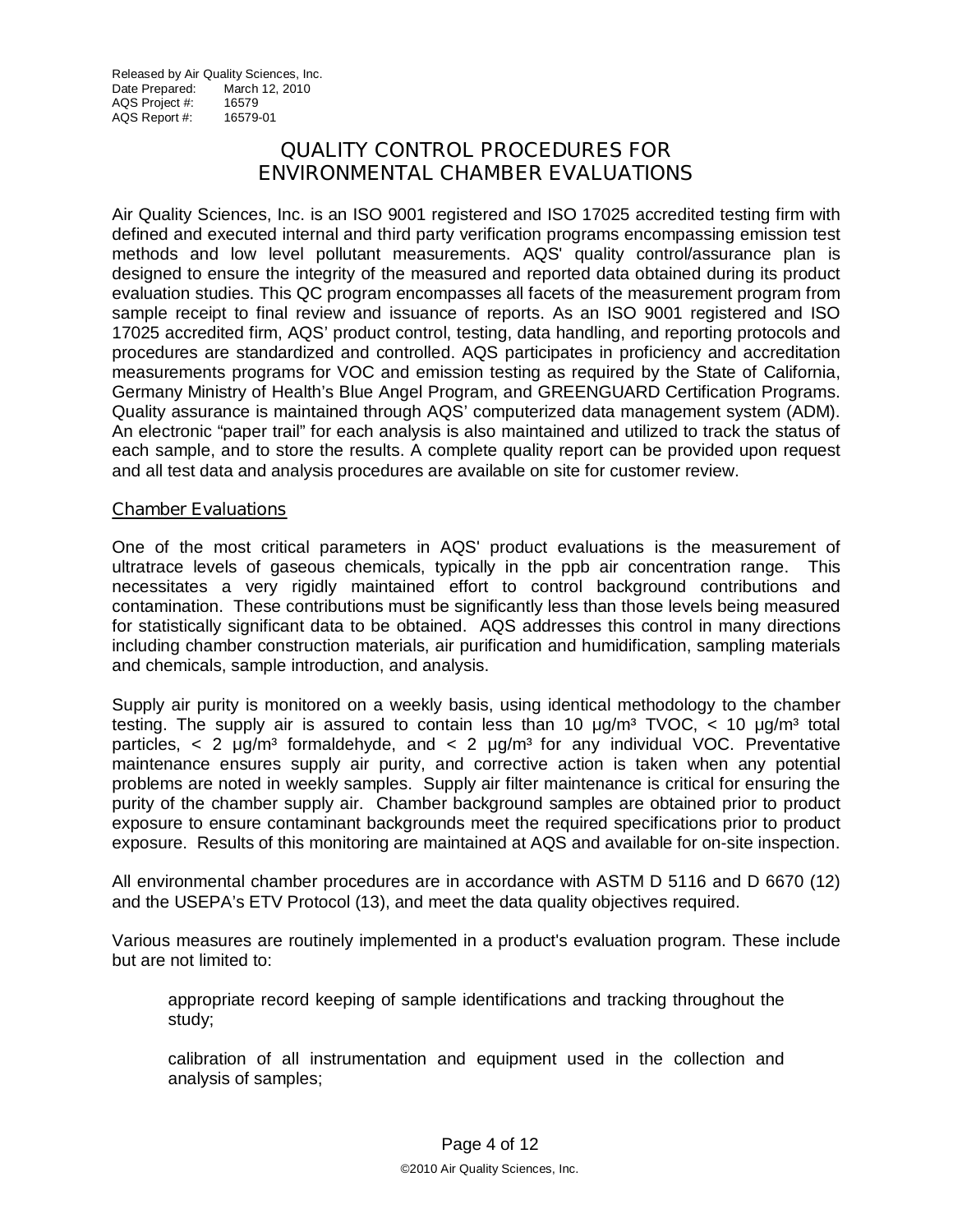validation and tracking of all chamber parameters including air purification, environmental controls, air change rate, chamber mixing, air velocities, and sample recovery;

analysis of spiked samples for accuracy determinations;

duplicate analyses of 10% of all samples evaluated and analyzed;

multi-point calibration and linear regression of all standardization;

analysis of controls including chamber backgrounds, sampling media, and instrumental systems.

#### **VOC and Aldehyde Measurements**

Precision of TVOC and aldehyde analyses is assessed by the relative standard deviation (%RSD) from duplicate samples, defined as the standard deviation of each data set divided by the mean multiplied by 100. VOC accuracy is based on recovery of toluene mass spiked onto sorbent material. QC data on TVOC measurements conducted for the 12 month period ending January 31, 2010, showed an average precision measurement of 5.6% RSD based on duplicate measurements and 100.6% recovery based on toluene spikes. Aldehyde accuracy is based on Workplace Analysis Proficiency Scheme (WASP) formaldehyde proficiency test results. QC data on total aldehyde measurements (including formaldehyde) for the 12 month period ending January 31, 2010, showed an average precision measurement of 2.6% RSD based on duplicate measurements and an average accuracy of 2.6% RPD based on WASP results. Performance audits have been conducted on-site at AQS by the U.S. Environmental Protection Agency for several industry test programs. They are favorable and are open for review at AQS. Third party proficiency and round robin testing for low level VOCs for national and international programs are continuously conducted and reported in AQS' quarterly quality report, available to all customers.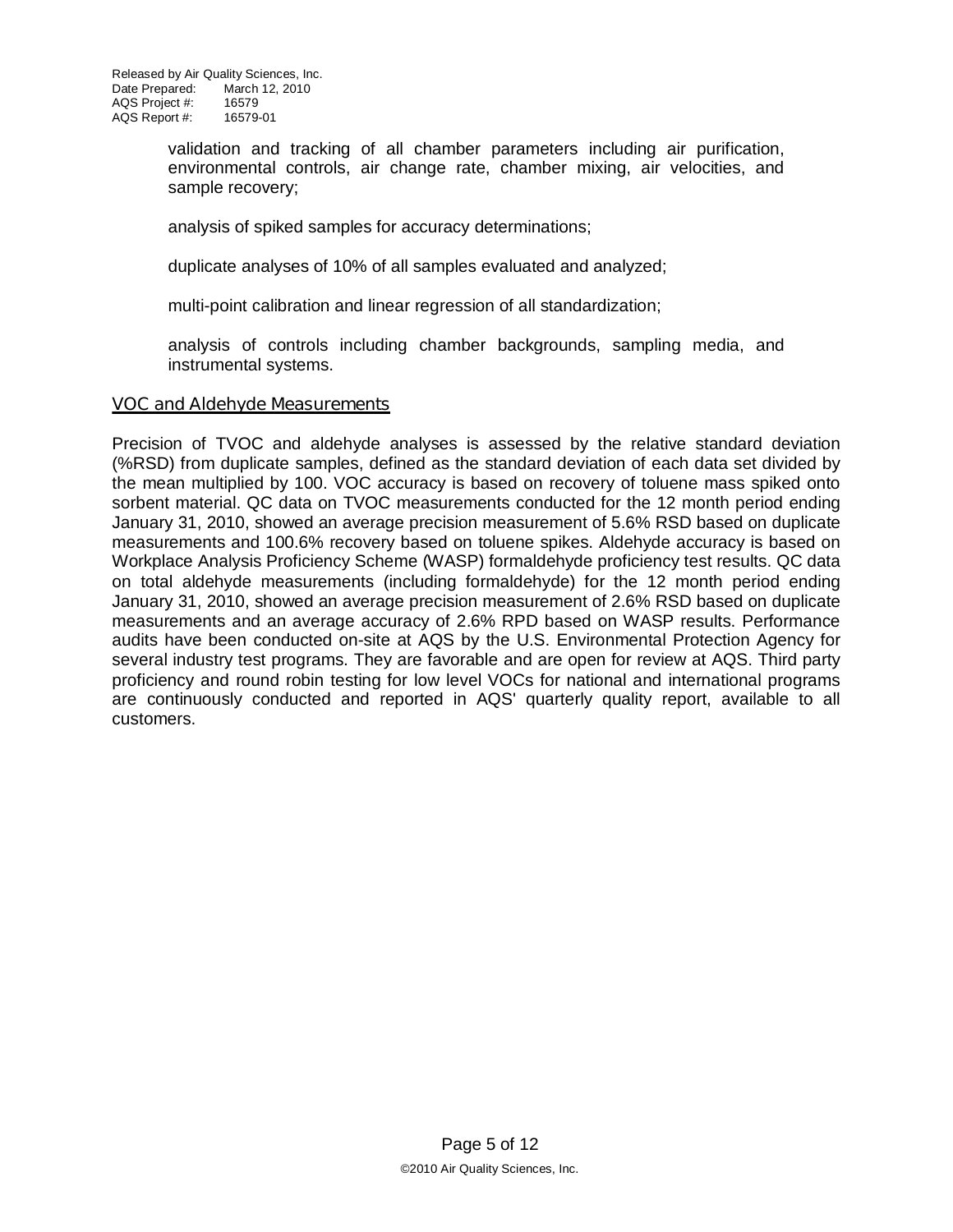### **ENVIRONMENTAL CHAMBER STUDY PARAMETERS HEWLETT-PACKARD ESPANOLA SL 16579-010AA**

| WALL COVERING; HP PVC Free Wallpaper + Latex Print<br>Technologies<br>(one-sided area = $0.0853$ m <sup>2</sup> )<br>Product Documentation Sheet (Appendix 1)                                                                                                                                                                                                                                                                                               |  |
|-------------------------------------------------------------------------------------------------------------------------------------------------------------------------------------------------------------------------------------------------------------------------------------------------------------------------------------------------------------------------------------------------------------------------------------------------------------|--|
| $0.98$ m <sup>2</sup> /m <sup>3</sup>                                                                                                                                                                                                                                                                                                                                                                                                                       |  |
| $1.00 \pm 0.05$ ACH<br>50% RH ± 5% RH<br>$23^{\circ}$ C $\pm$ 2° C                                                                                                                                                                                                                                                                                                                                                                                          |  |
| 02/24/2010 - 03/03/2010                                                                                                                                                                                                                                                                                                                                                                                                                                     |  |
| <b>Total Volatile Organic Compounds</b><br>Individual Volatile Organic Compounds<br>Formaldehyde<br><b>Target List Aldehydes</b>                                                                                                                                                                                                                                                                                                                            |  |
| The product was received by AQS on 02/22/10 as<br>packaged and shipped by the customer. The package was<br>visually inspected and stored in a controlled environment<br>immediately following sample check-in. Just prior to<br>loading, the product was unpackaged and prepared for<br>required loading to expose the top surface side only. The<br>sample was placed inside the environmental chamber, and<br>tested according to the specified protocol. |  |
|                                                                                                                                                                                                                                                                                                                                                                                                                                                             |  |

Environmental chamber test following ASTM D 5116 in a 0.09 o 0.007 m<sup>3</sup> chamber.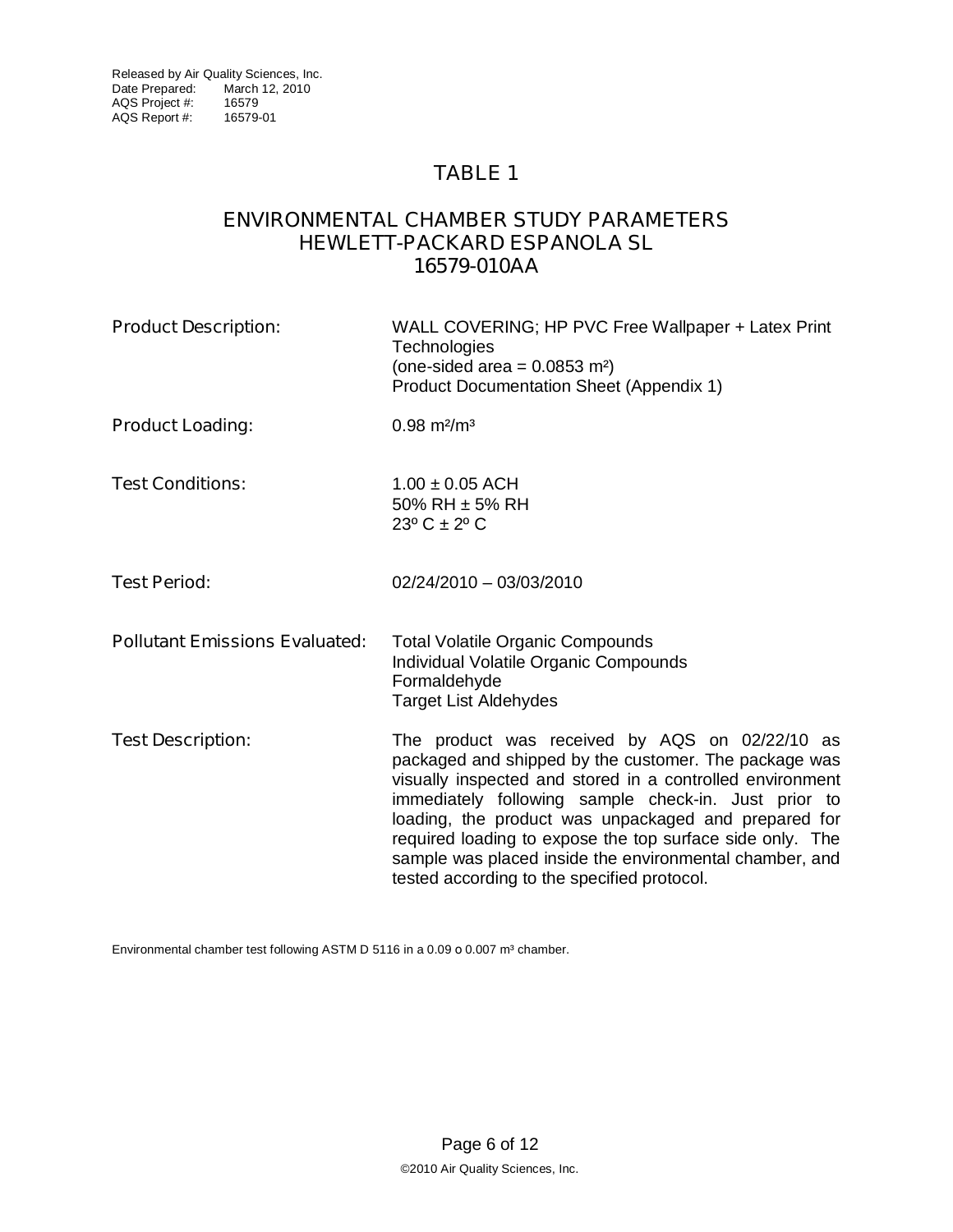## **SUMMARY OF TVOC EMISSION FACTORS AND PREDICTED AIR CONCENTRATIONS**

## **PRODUCT 16579-010AA; HP PVC FREE WALLPAPER + LATEX PRINT TECHNOLOGIES**

| <b>ELAPSED EXPOSURE</b><br>HOUR* | <b>EMISSION FACTOR</b><br>$\mu$ g/m <sup>2</sup> • hr | <b>PREDICTED AIR</b><br><b>CONCENTRATION**</b><br>$\mu$ g/m <sup>3</sup> |
|----------------------------------|-------------------------------------------------------|--------------------------------------------------------------------------|
| 6.0                              | 1,070                                                 | 1,310                                                                    |
| 24.0                             | 433                                                   | 523                                                                      |
| 48.0                             | 315                                                   | 396                                                                      |
| 72.0                             | 280                                                   | 336                                                                      |
| 96.0                             | 233                                                   | 300                                                                      |
| 168.0                            | 199                                                   | 239                                                                      |

\*Exposure hours are nominal  $(\pm 1$  hour).

\*\*Prediction based on standard wall usage (28.1 m<sup>2</sup>) in a room with ASHRAE 62.1-2007 ventilation conditions (32 m<sup>3</sup> in volume and 0.72 ACH).

BQL = Below quantifiable level of 0.04 µg based on a standard 18 L air collection volume.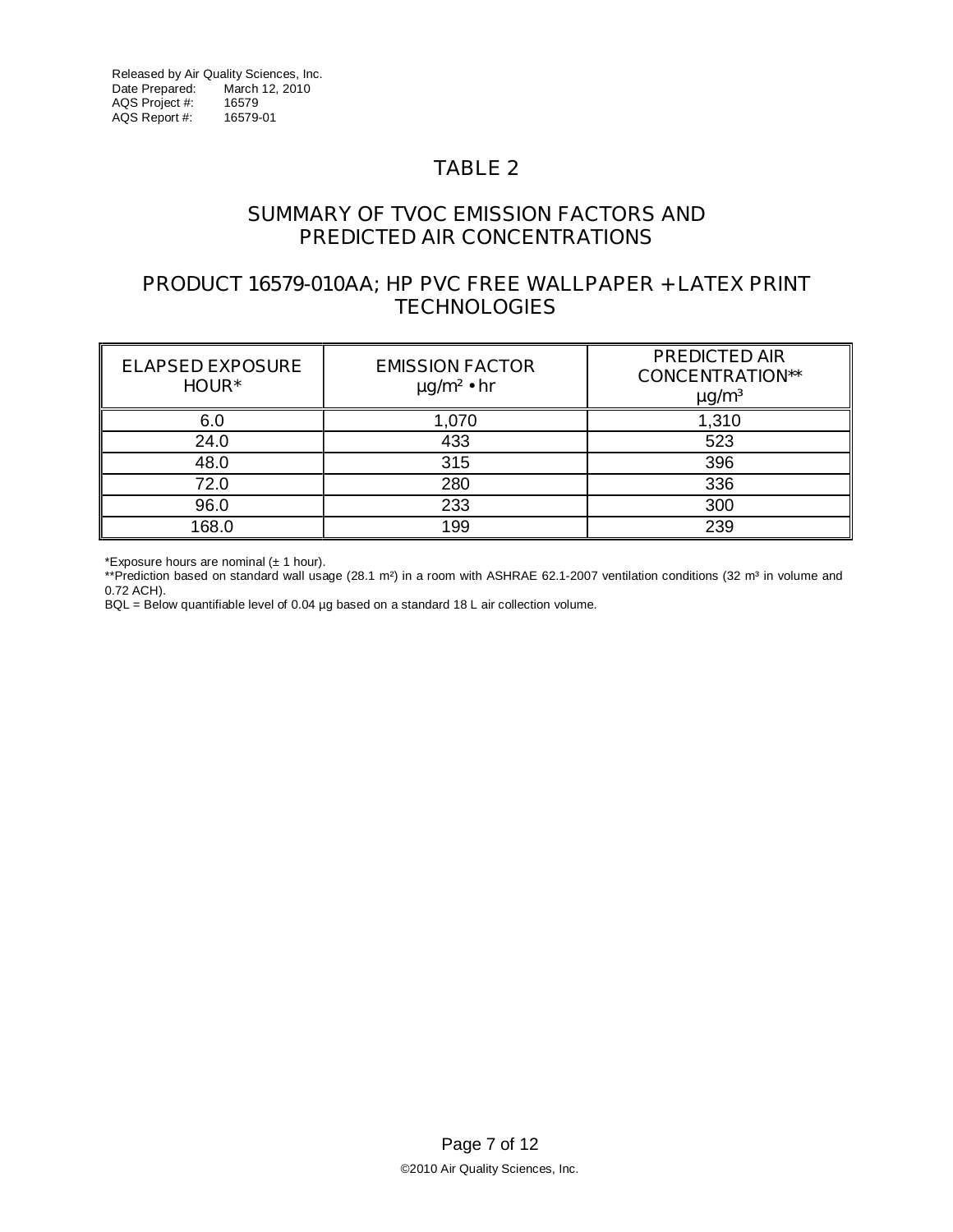### **SUMMARY OF FORMALDEHYDE EMISSION FACTORS AND PREDICTED AIR CONCENTRATIONS**

### **PRODUCT 16579-010AA; HP PVC FREE WALLPAPER + LATEX PRINT TECHNOLOGIES**

| <b>ELAPSED EXPOSURE</b> | <b>EMISSION FACTOR</b>      | <b>PREDICTED AIR</b><br><b>CONCENTRATION**</b> |       |  |
|-------------------------|-----------------------------|------------------------------------------------|-------|--|
| <b>HOUR*</b>            | $\mu$ g/m <sup>2</sup> • hr | $\mu$ g/m <sup>3</sup>                         | ppm   |  |
| 6.0                     | 9.2                         |                                                | 0.009 |  |
| 24.0                    | 6.7                         |                                                | 0.007 |  |
| 48.0                    | 7.0                         |                                                | 0.007 |  |
| 72.0                    | 6.0                         |                                                | 0.006 |  |
| 168.0                   | 5.8                         |                                                | 0.006 |  |

\*Exposure hours are nominal  $(\pm 1$  hour).

\*\*Prediction based on standard wall usage  $(28.1 \text{ m}^2)$  in a room with ASHRAE 62.1-2007 ventilation conditions  $(32 \text{ m}^3)$  in volume and 0.72 ACH).

96.0 elapsed exposure hour sample was lost due to instrument malfunction.

BQL = Below quantifiable level of 0.1 µg based on a standard 45 L air collection volume.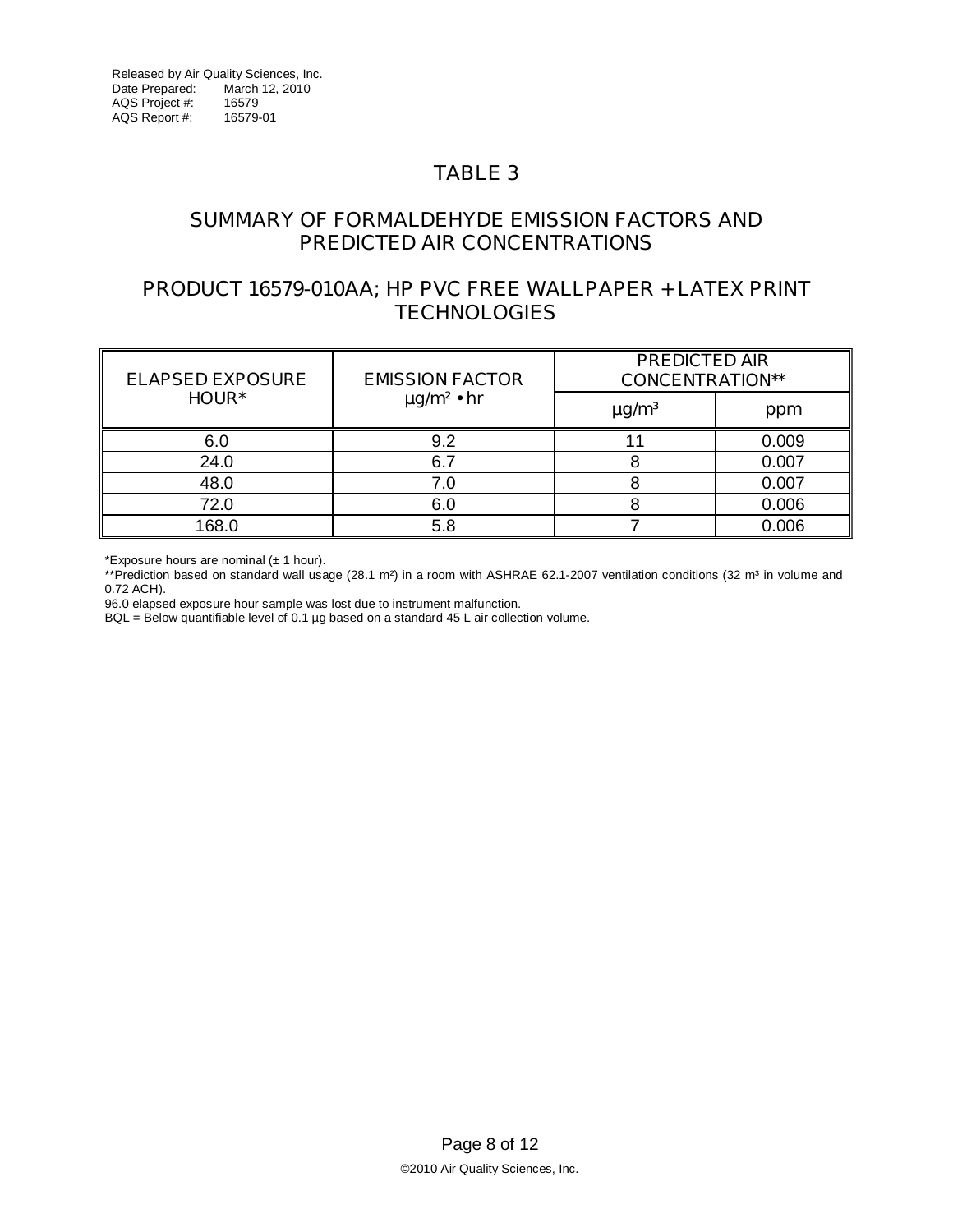### **SUMMARY OF TOTAL ALDEHYDE EMISSION FACTORS AND PREDICTED AIR CONCENTRATIONS**

## **PRODUCT 16579-010AA; HP PVC FREE WALLPAPER + LATEX PRINT TECHNOLOGIES**

| <b>ELAPSED EXPOSURE</b> | <b>EMISSION FACTOR</b>      | <b>PREDICTED AIR</b><br><b>CONCENTRATION**</b> |       |  |
|-------------------------|-----------------------------|------------------------------------------------|-------|--|
| <b>HOUR*</b>            | $\mu$ g/m <sup>2</sup> • hr | $\mu$ g/m <sup>3</sup>                         | ppm   |  |
| 6.0                     | 21.3                        | 26                                             | 0.016 |  |
| 24.0                    | 6.7                         |                                                | 0.007 |  |
| 48.0                    | 7.0                         |                                                | 0.007 |  |
| 72.0                    | 6.0                         |                                                | 0.006 |  |
| 168.0                   | 5.8                         | 0.006                                          |       |  |

\*Exposure hours are nominal  $(± 1 hour)$ .

\*\*Prediction based on standard wall usage (28.1 m<sup>2</sup>) in a room with ASHRAE 62.1-2007 ventilation conditions (32 m<sup>3</sup> in volume and 0.72 ACH).

96.0 elapsed exposure hour sample was lost due to instrument malfunction.

BQL = Below quantifiable level of 0.1 µg based on a standard 45 L air collection volume.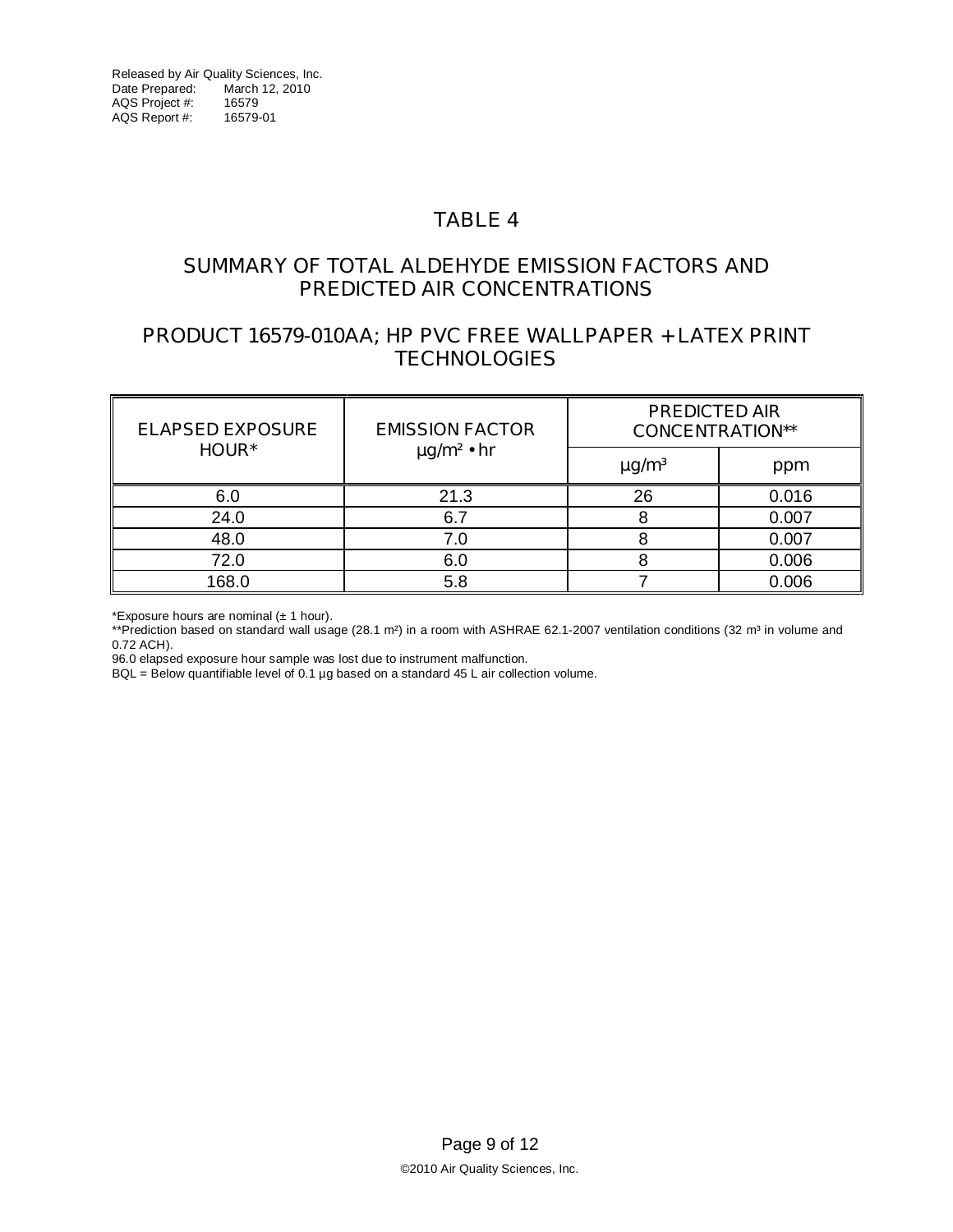### **EMISSION FACTORS OF IDENTIFIED INDIVIDUAL VOLATILE ORGANIC COMPOUNDS µg/m² • hr**

### **PRODUCT 16579-010AA; HP PVC FREE WALLPAPER + LATEX PRINT TECHNOLOGIES**

| <b>CAS</b>     | <b>COMPOUND IDENTIFIED</b>                          |      | <b>ELAPSED EXPOSURE HOUR</b> |      |      |      |       |
|----------------|-----------------------------------------------------|------|------------------------------|------|------|------|-------|
| <b>NUMBER</b>  |                                                     | 6.0  | 24.0                         | 48.0 | 72.0 | 96.0 | 168.0 |
| 616-45-5       | 2-Pyrrolidinone                                     | 453  | 223                          | 157  | 140  | 114  | 102   |
| 2163-42-0      | Propane-1,3-diol, 2-methyl-                         | 340  | 108                          | 74.3 | 65.3 | 53.6 | 44.9  |
| 57-55-6        | 1,2-Propanediol (Propylene glycol)                  | 200  | 87.4                         | 75.5 | 68.8 | 60.4 | 49.0  |
| 96-48-0        | 2(3H)-Furanone, dihydro (Butyrolactone)             | 24.4 |                              |      |      |      |       |
| 95-47-6        | Xylene, ortho <sup>†</sup>                          | 6.6  |                              |      |      |      |       |
| 128-37-0       | 2,6-Di-tert-butyl-4-methylphenol (BHT) <sup>1</sup> | 5.9  | 5.5                          | 3.9  | 3.7  | 3.2  | 2.4   |
| 541-02-6       | Cyclopentasiloxane, decamethyl                      | 4.6  |                              |      |      |      |       |
| 112-36-7       | Ethane, 1,1'-oxybis[2-ethoxy-]*                     | 4.0  | 2.8                          |      |      |      |       |
| 110-98-5       | Dipropylene glycol                                  | 3.6  |                              |      |      |      |       |
| 872-50-4       | 2-Pyrrolidinone, 1-methyl <sup>†</sup>              | 3.5  |                              |      |      |      |       |
| 124-18-5       | Decane <sup>†</sup>                                 | 3.4  |                              |      |      |      |       |
| $107 - 21 - 1$ | 1,2-Ethanediol (Ethylene glycol) <sup>T</sup>       | 3.1  | 2.0                          |      | 2.5  |      |       |
| 116-09-6       | 2-Propanone, 1-hydroxy*                             | 2.7  |                              |      |      |      |       |
| 7338-94-5      | -Phenylpropiolophenone*                             | 2.6  |                              |      |      |      |       |
| 23361-69-5     | Butanoic acid, 2,2-dimethylpropyl ester*            | 2.6  |                              |      |      |      |       |
| 71-36-3        | 1-Butanol (N-Butyl alcohol)                         | 2.4  |                              |      |      |      |       |
| 100-51-6       | Benzyl alcohol (Benzenemethanol)                    | 2.3  |                              |      |      |      |       |
| 112-53-8       | 1-Dodecanol                                         | 2.2  | 2.7                          | 2.0  |      |      |       |
| 540-97-6       | Cyclohexasiloxane, dodecamethyl                     | 2.0  |                              |      |      |      |       |

\*Indicates NIST/EPA/NIH best library match only based on retention time and mass spectral characteristics with a probability of > 80%.<br><sup>†</sup>Denotes quantified using multipoint authentic standard curve (post-calibration). Ot Quantifiable level is 0.04 µg based on a standard 18 L air collection volume.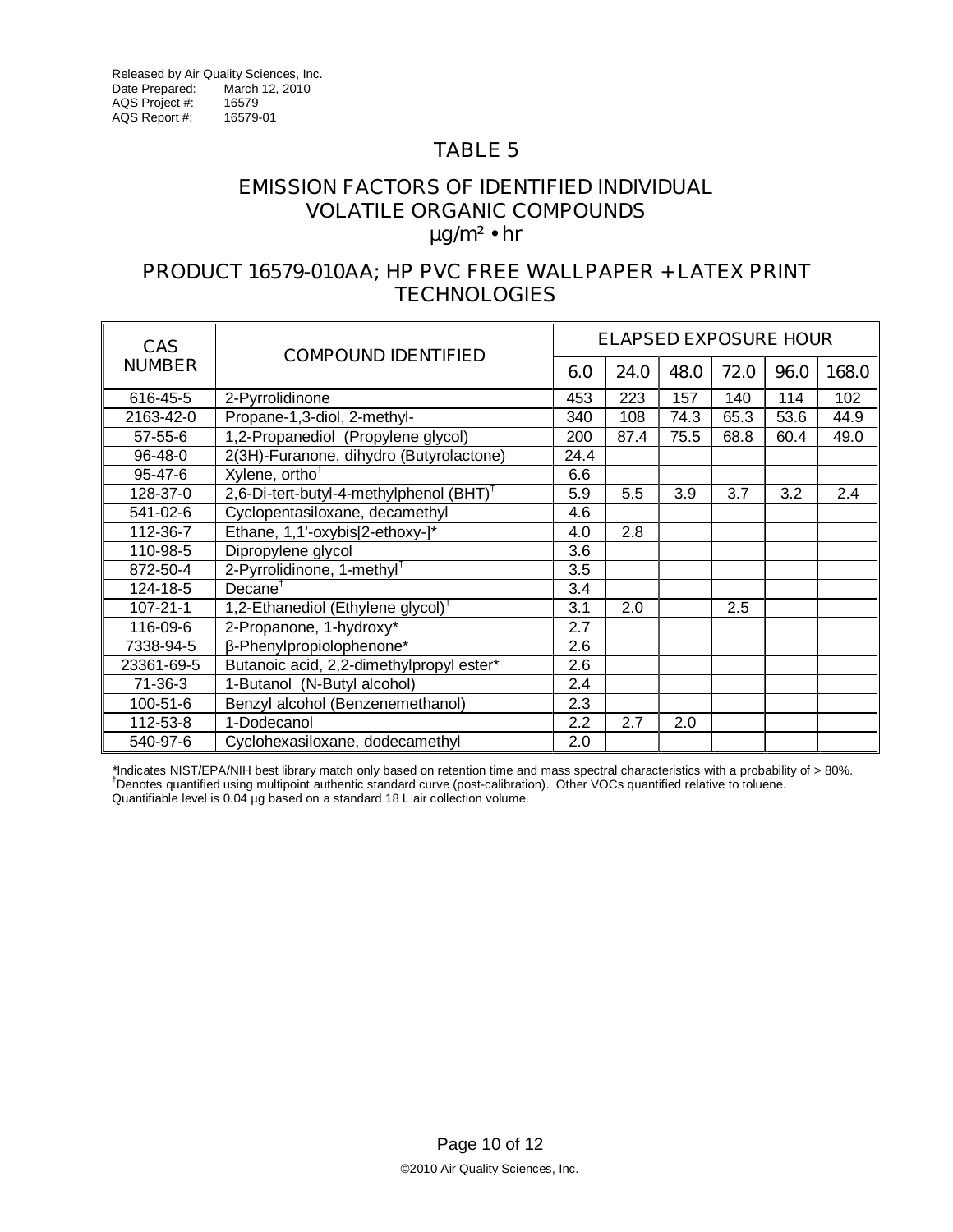## **EMISSION FACTORS OF INDIVIDUAL ALDEHYDES µg/m² • hr**

## **PRODUCT 16579-010AA; HP PVC FREE WALLPAPER + LATEX PRINT TECHNOLOGIES**

| <b>CAS NUMBER</b>           | <b>COMPOUND IDENTIFIED</b>          | <b>ELAPSED EXPOSURE HOUR</b> |            |            |            |            |
|-----------------------------|-------------------------------------|------------------------------|------------|------------|------------|------------|
|                             |                                     | 6.0                          | 24.0       | 48.0       | 72.0       | 168.0      |
| 4170-30-3                   | 2-Butenal                           | <b>BQL</b>                   | <b>BQL</b> | <b>BQL</b> | <b>BQL</b> | <b>BQL</b> |
| 75-07-0                     | Acetaldehyde                        | 6.5                          | <b>BQL</b> | <b>BQL</b> | <b>BQL</b> | <b>BQL</b> |
| 100-52-7                    | Benzaldehyde                        | <b>BQL</b>                   | <b>BQL</b> | <b>BQL</b> | <b>BQL</b> | <b>BQL</b> |
| 5779-94-2                   | Benzaldehyde, 2,5-dimethyl          | <b>BQL</b>                   | <b>BQL</b> | <b>BQL</b> | <b>BQL</b> | <b>BQL</b> |
| 529-20-4                    | Benzaldehyde, 2-methyl              | <b>BQL</b>                   | <b>BQL</b> | <b>BQL</b> | <b>BQL</b> | <b>BQL</b> |
| $620 - 23 - 5/$<br>104-87-0 | Benzaldehyde, 3- and/or<br>4-methyl | <b>BQL</b>                   | <b>BQL</b> | <b>BQL</b> | <b>BQL</b> | <b>BQL</b> |
| 123-72-8                    | <b>Butanal</b>                      | <b>BQL</b>                   | <b>BQL</b> | <b>BQL</b> | <b>BQL</b> | <b>BQL</b> |
| 590-86-3                    | Butanal, 3-methyl                   | <b>BQL</b>                   | <b>BQL</b> | <b>BQL</b> | <b>BQL</b> | <b>BQL</b> |
| $50-00-0$                   | Formaldehyde                        | 9.2                          | 6.7        | 7.0        | 6.0        | 5.8        |
| 66-25-1                     | Hexanal                             | <b>BQL</b>                   | <b>BQL</b> | <b>BQL</b> | <b>BQL</b> | <b>BQL</b> |
| 110-62-3                    | Pentanal                            | <b>BQL</b>                   | <b>BQL</b> | <b>BQL</b> | <b>BQL</b> | <b>BQL</b> |
| 123-38-6                    | Propanal                            | 5.6                          | <b>BQL</b> | <b>BQL</b> | <b>BQL</b> | <b>BQL</b> |

96.0 elapsed exposure hour sample was lost due to instrument malfunction.

 $BQL =$  Below quantifiable level of 0.1 µg based on a standard 45 L air collection volume.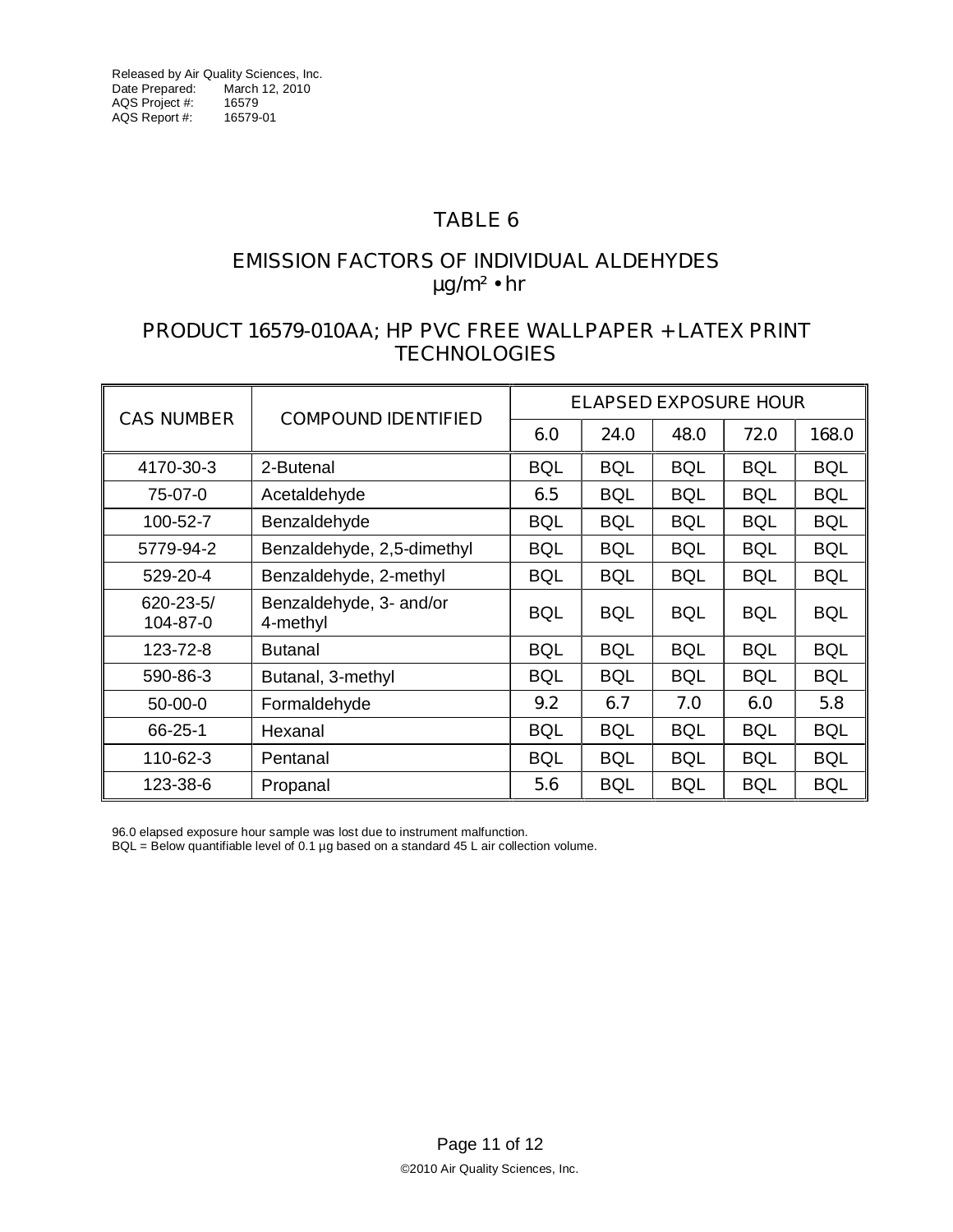Released by Air Quality Sciences, Inc. Date Prepared: March 12, 2010<br>AQS Proiect #: 16579 AQS Project #: 16579<br>AQS Report #: 16579-01 AQS Report #:

#### **REFERENCES**

- 1. GGTM.P066, GREENGUARD Product Certification Program, "Standard Method For Measuring And Evaluating Chemical Emissions From Building Materials, Finishes And Furnishings Using Dynamic Environmental Chambers", [http://www.greenguard.org,](http://www.greenguard.org) 2010.
- 2. GREENGUARD Environmental Institute, GREENGUARD Certification Standards for Low-Emitting Products for the Indoor Environment, GEI, Atlanta, Georgia, 2002.
- 3. ASTM D 5116, "Standard Guide for Small-Scale Environmental Chamber Determinations of Organic Emissions from Indoor Materials/Products." ASTM, West Conshohocken, PA, 2006.
- 4. USEPA Report 600/8-89-074, Research Triangle Park, North Carolina, 1989.
- 5. ASHRAE 62.1, Ventilation for Acceptable Indoor Air Quality, ASHRAE, Atlanta, Georgia, 2007.
- 6. ASTM D 5197, "Test Method for Determination of Formaldehyde and Other Carbonyl Compounds in Air (Active Sampler Methodology)." ASTM, West Conshohocken, PA, 2003.
- 7. Winberry, W. T., et al., "Compendium of Methods for the Determination of Air Pollutants in Indoor Air", Office of Research and Development, USEPA, RTP, NC, April 1990.
- 8. Bertoni, G., F. Bruner, A. Liberti, and C. Perrino, "Some Critical Parameters in Collection, Recovery, and Gas Chromatographic Analysis of Organic Pollutants in Ambient Air Using Light Adsorbents." J. Chromatogr., 203, 263-270, 1981.
- 9. Bruner, F., G. Bertoni, and G. Crescentini, "Critical Evaluation of Sampling and Gas Chromatographic Analysis of Halocarbons and Other Organic Air Pollutants." J. Chromatogr., 167, 399-407, 1978.
- 10. Mangani, F., A. Mastrogiacomo, and O. Marras, "Evaluation of the Working Conditions of Light Adsorbents and Their Use as Sampling Material for the GC Analysis of Organic Air Pollutants in Work Areas." Chromatographia, 15, 712-716, 1982.
- 11. ASTM D 6196 "Practice for the Selection of Sorbents and Pumped Sampling/ Thermal Desorption Analysis Procedures for Volatile Organic Compounds in Air." ASTM, West Conshohocken, PA, 2003.
- 12. ASTM D 6670, "Standard Practice for Full-Scale Chamber Determination of Volatile Organic Emissions from Indoor Materials/Products." ASTM, West Conshohocken, PA, 2007.
- 13. ETV, "Large Chamber Test Protocol for Measuring Emissions of VOCs and Aldehydes", Research Triangle Institute and US Environmental Protection Agency, Research Triangle Park, NC, 1999.
- 14. ACGIH, 2007, Threshold Limit Values for Chemical Substances and Physical Agents, Cincinnati, OH.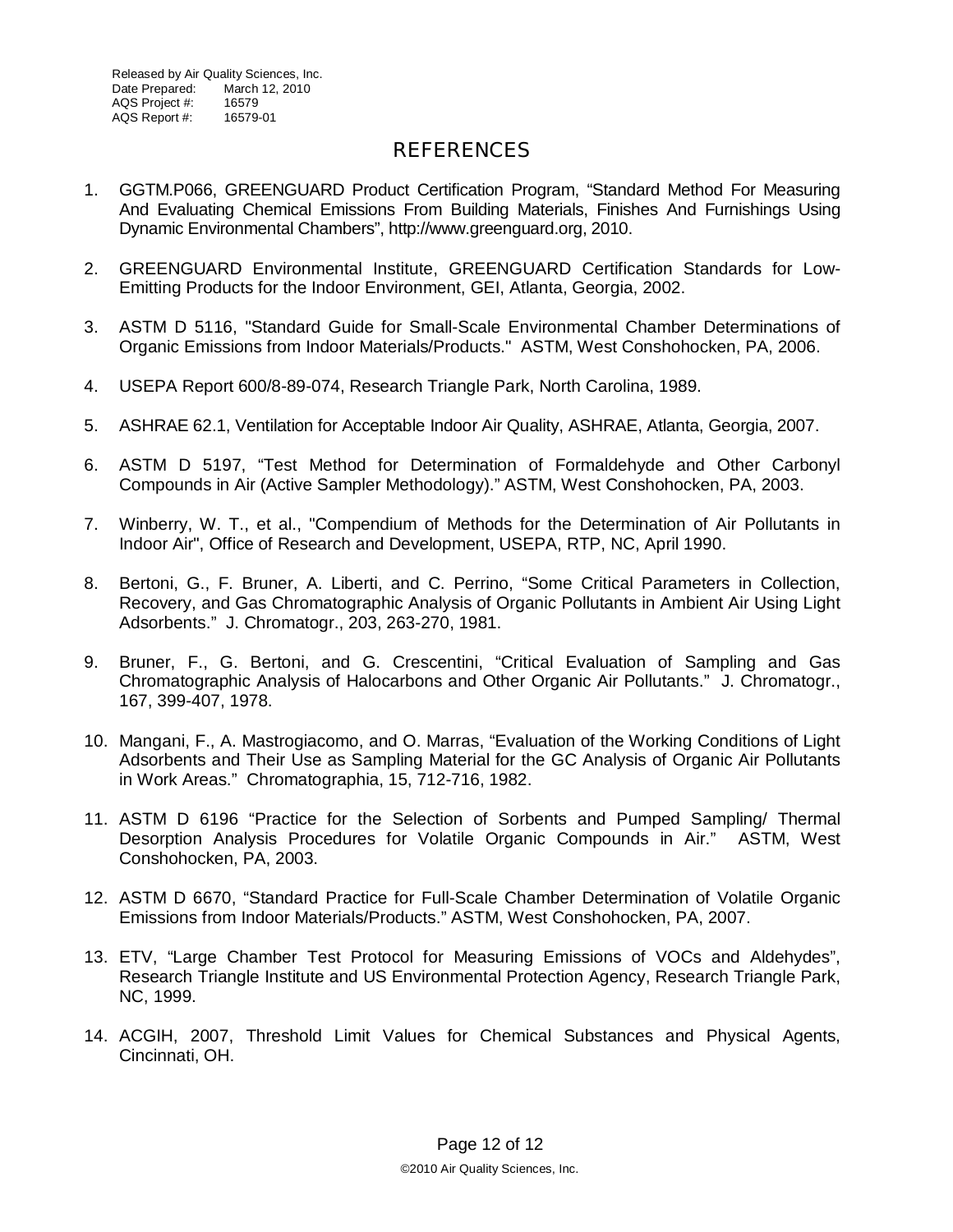Released by Air Quality Sciences, Inc. Date Prepared: March 12, 2010 AQS Project #: 16579 AQS Report #: 16579-01

## **APPENDIX 1**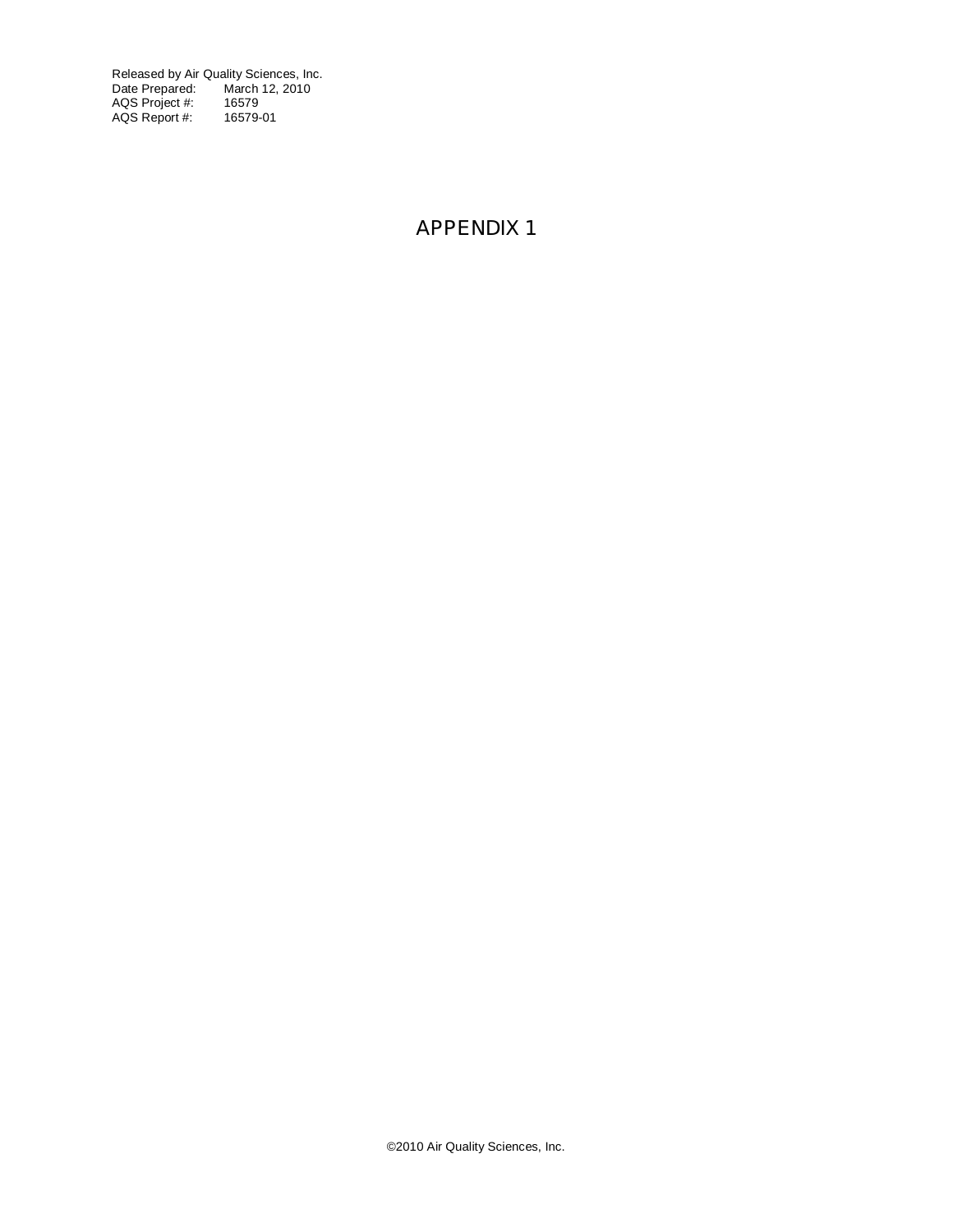

5 - Printed Samples<br>1 - Blank Sample.<br>2**ustody** Groengingd Gettfreeting

|  |  |  | <b>AQS Chain of Custody</b> |
|--|--|--|-----------------------------|
|--|--|--|-----------------------------|

| <b>AQS Use Only</b>                 |                                          |                       |                                                                       |                                                            |                                  |                                               |                                      |  |  |  |
|-------------------------------------|------------------------------------------|-----------------------|-----------------------------------------------------------------------|------------------------------------------------------------|----------------------------------|-----------------------------------------------|--------------------------------------|--|--|--|
| Project #                           | 16579                                    |                       | Proposal #                                                            |                                                            |                                  |                                               |                                      |  |  |  |
| Product #                           | OIOAN                                    |                       | <b>Rush</b>                                                           | Confirm with Account Manager<br>prior to sending in sample |                                  | CUKCCC013                                     |                                      |  |  |  |
|                                     |                                          |                       |                                                                       |                                                            |                                  |                                               |                                      |  |  |  |
| <b>Test Information</b>             |                                          |                       |                                                                       |                                                            |                                  |                                               |                                      |  |  |  |
| $\Box$ 24 Hr TVOC Only              |                                          |                       | 24 Hr TVOC and IVOCs                                                  |                                                            |                                  | 24 Hr TVOC, IVOCs and Aldehydes               | Odor Evaluation                      |  |  |  |
| <b>D</b> Other                      |                                          |                       | Explain: G.G. Certification Test.<br>Printed Medical Wall Fraish      |                                                            |                                  |                                               |                                      |  |  |  |
| <b>Product Category</b>             |                                          |                       |                                                                       |                                                            |                                  |                                               |                                      |  |  |  |
| Subcategory                         |                                          |                       | Non-Viryl Wall Covering                                               |                                                            |                                  |                                               |                                      |  |  |  |
|                                     |                                          |                       |                                                                       |                                                            |                                  | <b>Product and Company Information</b>        |                                      |  |  |  |
| <b>Product Description</b>          |                                          |                       |                                                                       |                                                            |                                  | HPAK FREE WALLPAPER + Latex Pant Technologies |                                      |  |  |  |
| <b>Company Submitting</b><br>Sample |                                          |                       |                                                                       |                                                            |                                  |                                               | Contact Name ADRIAN LIGA             |  |  |  |
|                                     |                                          | HP                    |                                                                       |                                                            |                                  |                                               | JOB Title ENVIRONMENTAL ENGINEER     |  |  |  |
| Address                             |                                          | CAMI DE CAN GRAELLS   |                                                                       |                                                            |                                  |                                               | Contact Phone +349358 25725          |  |  |  |
|                                     |                                          | SANT CHENT DEL VALLES |                                                                       |                                                            |                                  | <b>Contact Fax</b>                            |                                      |  |  |  |
|                                     |                                          |                       | BARCELONA OF172                                                       |                                                            |                                  | Contact Email adrian. liga@hp.com             |                                      |  |  |  |
|                                     |                                          |                       |                                                                       |                                                            | <b>Collection Information</b>    |                                               |                                      |  |  |  |
| <b>Collector Name</b>               |                                          |                       | APRIAN LIGIA                                                          |                                                            |                                  | Date Collected                                |                                      |  |  |  |
|                                     | +3H 9358 25725<br><b>Collector Phone</b> |                       |                                                                       | Time Collected                                             | 16 Feb 2010<br>1930 MB           |                                               |                                      |  |  |  |
| <b>Collector Signature</b>          |                                          |                       |                                                                       |                                                            |                                  |                                               | Collection Location   BARCELONA SYTE |  |  |  |
|                                     |                                          |                       |                                                                       |                                                            | <b>Shipping Information</b>      |                                               |                                      |  |  |  |
|                                     | Carrier                                  | DHL                   |                                                                       |                                                            |                                  |                                               |                                      |  |  |  |
|                                     | ADRIAN LLGA<br>Shipper Name              |                       |                                                                       |                                                            | Date Shipped                     | 17662010                                      |                                      |  |  |  |
| Shipper Phone +34 935825725         |                                          |                       |                                                                       |                                                            |                                  | Time Shipped                                  | $0930$ hrs                           |  |  |  |
| Shipper Signature                   |                                          |                       |                                                                       |                                                            |                                  | Air Bill #                                    | A586919B                             |  |  |  |
|                                     |                                          |                       |                                                                       |                                                            | <b>Post Testing Instructions</b> |                                               |                                      |  |  |  |
|                                     |                                          |                       | Return Samples (information must be provided below for sample return) |                                                            |                                  |                                               | Discard sample(s) after testing      |  |  |  |
|                                     | Return Shipper                           |                       |                                                                       |                                                            |                                  | Shipper Acct #                                |                                      |  |  |  |

| AQS Use Only - Receiving Information |                               |                                  |      |  |  |  |  |  |  |  |  |
|--------------------------------------|-------------------------------|----------------------------------|------|--|--|--|--|--|--|--|--|
| AQS Receive Date                     |                               | -AQS-Receive-Time-               |      |  |  |  |  |  |  |  |  |
| Sample Condition                     | LAcceptable<br>Not Acceptable | Sample Condition<br><b>Notes</b> |      |  |  |  |  |  |  |  |  |
| <b>AQS Receiver Name</b>             |                               | Receiver Signature               |      |  |  |  |  |  |  |  |  |
| Completed By                         | Based On                      |                                  | Date |  |  |  |  |  |  |  |  |

2211 Newmarket Parkway, #106, Marietta, Georgia 30067 Phone: 770-933-0638 Fax: 770-933-0641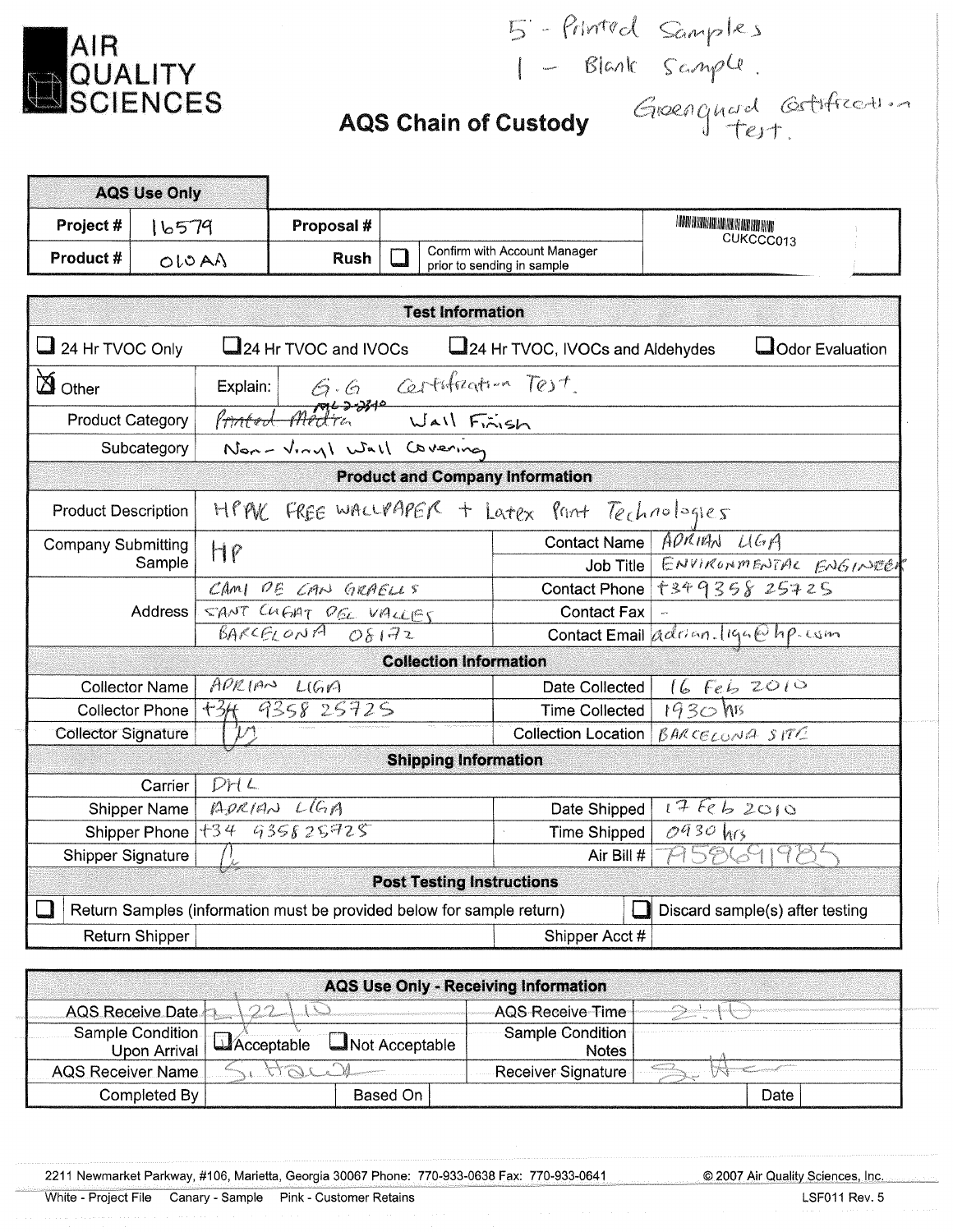Released by Air Quality Sciences, Inc. Date Prepared: March 12, 2010 AQS Project #: 16579 AQS Report #: 16579-01

## **APPENDIX 2**